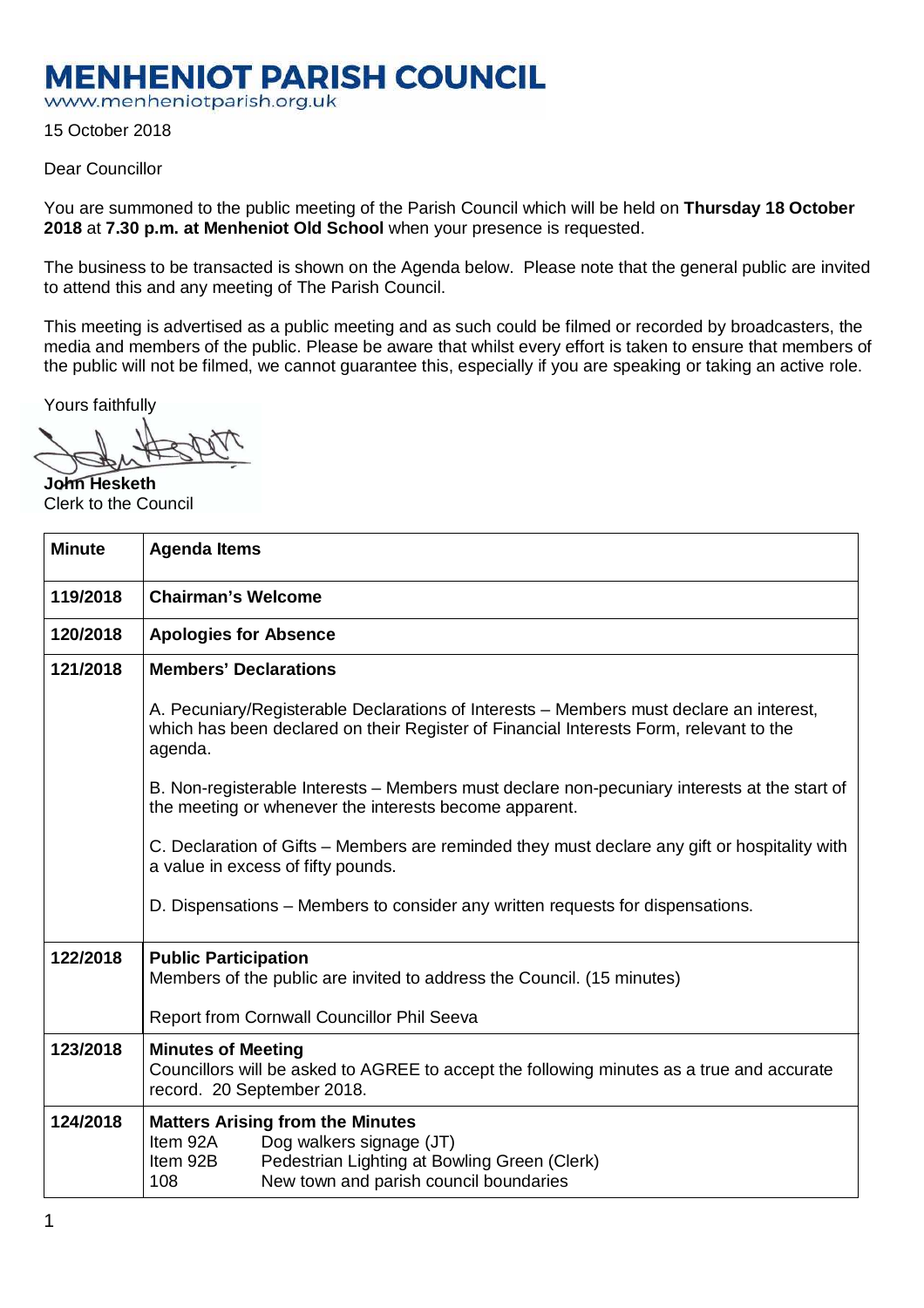|          | 113B Weed spraying of French drain on playing field<br>114B Ongoing repairs to Hartmeade car park                                                                                                                                                                                                                                                                                                                                                           |                               |                                                        |  |                                  |                                                                  |  |                        |
|----------|-------------------------------------------------------------------------------------------------------------------------------------------------------------------------------------------------------------------------------------------------------------------------------------------------------------------------------------------------------------------------------------------------------------------------------------------------------------|-------------------------------|--------------------------------------------------------|--|----------------------------------|------------------------------------------------------------------|--|------------------------|
| 125/2018 | Correspondence<br>Report from SSE Lighting on annual maintenance<br>A                                                                                                                                                                                                                                                                                                                                                                                       |                               |                                                        |  |                                  |                                                                  |  |                        |
|          | B                                                                                                                                                                                                                                                                                                                                                                                                                                                           |                               |                                                        |  |                                  | Letter from Mr D Kemplen about maintenance of his allotment plot |  |                        |
|          | С                                                                                                                                                                                                                                                                                                                                                                                                                                                           |                               | Email from Cornwall Hospice Care requesting a donation |  |                                  |                                                                  |  |                        |
| 126/2018 | <b>Planning Matters</b><br>To agree the parish council's response to Cornwall Council consultations on new<br>A<br>planning applications received before the agenda was finalised.                                                                                                                                                                                                                                                                          |                               |                                                        |  |                                  |                                                                  |  |                        |
|          | Reference: PA18/07882<br>Location: The Old Toll House Plymouth Road Liskeard Cornwall PL14 3FH<br>Proposal: Listed Building Consent for the provision of 5 security lights to external<br>walls.                                                                                                                                                                                                                                                            |                               |                                                        |  |                                  |                                                                  |  |                        |
|          | Any applications received by Cornwall Council by the time of the meeting. Information<br>B<br>only. None received.                                                                                                                                                                                                                                                                                                                                          |                               |                                                        |  |                                  |                                                                  |  |                        |
|          | C<br>Planning applications approved by Cornwall Council.                                                                                                                                                                                                                                                                                                                                                                                                    |                               |                                                        |  |                                  |                                                                  |  |                        |
|          | PA18/07110 APPROVED<br>Location: Williams Park Menheniot Liskeard Cornwall PL14 3PN<br>Proposal: Erection of replacement dwelling                                                                                                                                                                                                                                                                                                                           |                               |                                                        |  |                                  |                                                                  |  |                        |
|          | PA18/07392 APPROVED<br>Location: South Trewint Farm Trewint Road Menheniot Liskeard Cornwall<br>Proposal: Construction of agricultural building (cattle rearing shed).                                                                                                                                                                                                                                                                                      |                               |                                                        |  |                                  |                                                                  |  |                        |
|          | Reference: PA18/08739<br>Location: Land West Of A38 At South Treviddo Horningtops Liskeard Cornwall<br>Proposal: Non material amendment for seven smaller semi detached toilet facilities and one<br>fully accessible unit (application number PA14/05277 allowed on appeal<br>APP/00840/W/15/30004968 dated 21st January 2016 relates)<br>Planning applications refused by Cornwall Council or withdrawn by the applicant.<br>D<br>Information only. None. |                               |                                                        |  |                                  |                                                                  |  |                        |
|          |                                                                                                                                                                                                                                                                                                                                                                                                                                                             |                               |                                                        |  |                                  |                                                                  |  |                        |
| 127/2018 | <b>Financial Matters</b><br>Accounts for Payment – Schedule 2018/19 - Members are to consider the payment<br>A<br>schedule and agree payment.<br>В<br>Direct Bank Payment & Receipts. For information.                                                                                                                                                                                                                                                      |                               |                                                        |  |                                  |                                                                  |  |                        |
|          | <b>Bank Receipts Schedule</b>                                                                                                                                                                                                                                                                                                                                                                                                                               |                               |                                                        |  |                                  |                                                                  |  |                        |
|          | <b>Date</b>                                                                                                                                                                                                                                                                                                                                                                                                                                                 |                               | Payer                                                  |  | <b>Description</b>               |                                                                  |  | £                      |
|          | 10/09/2018<br>10/09/2018                                                                                                                                                                                                                                                                                                                                                                                                                                    |                               | Lloyds Bank<br><b>Cornwall Council</b>                 |  | <b>Interest</b><br>Precept & CTS |                                                                  |  | 3.21<br>13,101.07<br>£ |
|          | 30/09/2018                                                                                                                                                                                                                                                                                                                                                                                                                                                  |                               | <b>Cornwall Council</b>                                |  | Precept & CTS                    |                                                                  |  | £<br>37.16             |
|          |                                                                                                                                                                                                                                                                                                                                                                                                                                                             |                               |                                                        |  |                                  |                                                                  |  |                        |
|          |                                                                                                                                                                                                                                                                                                                                                                                                                                                             | All bank receipts this period |                                                        |  |                                  |                                                                  |  | £ 13,141.44            |
|          | С<br><b>Bank Reconciliation.</b><br>This report may be viewed on the council's website                                                                                                                                                                                                                                                                                                                                                                      |                               |                                                        |  |                                  |                                                                  |  |                        |
|          | A councillor will be invited to review bank payments from the previous month<br>D                                                                                                                                                                                                                                                                                                                                                                           |                               |                                                        |  |                                  |                                                                  |  |                        |